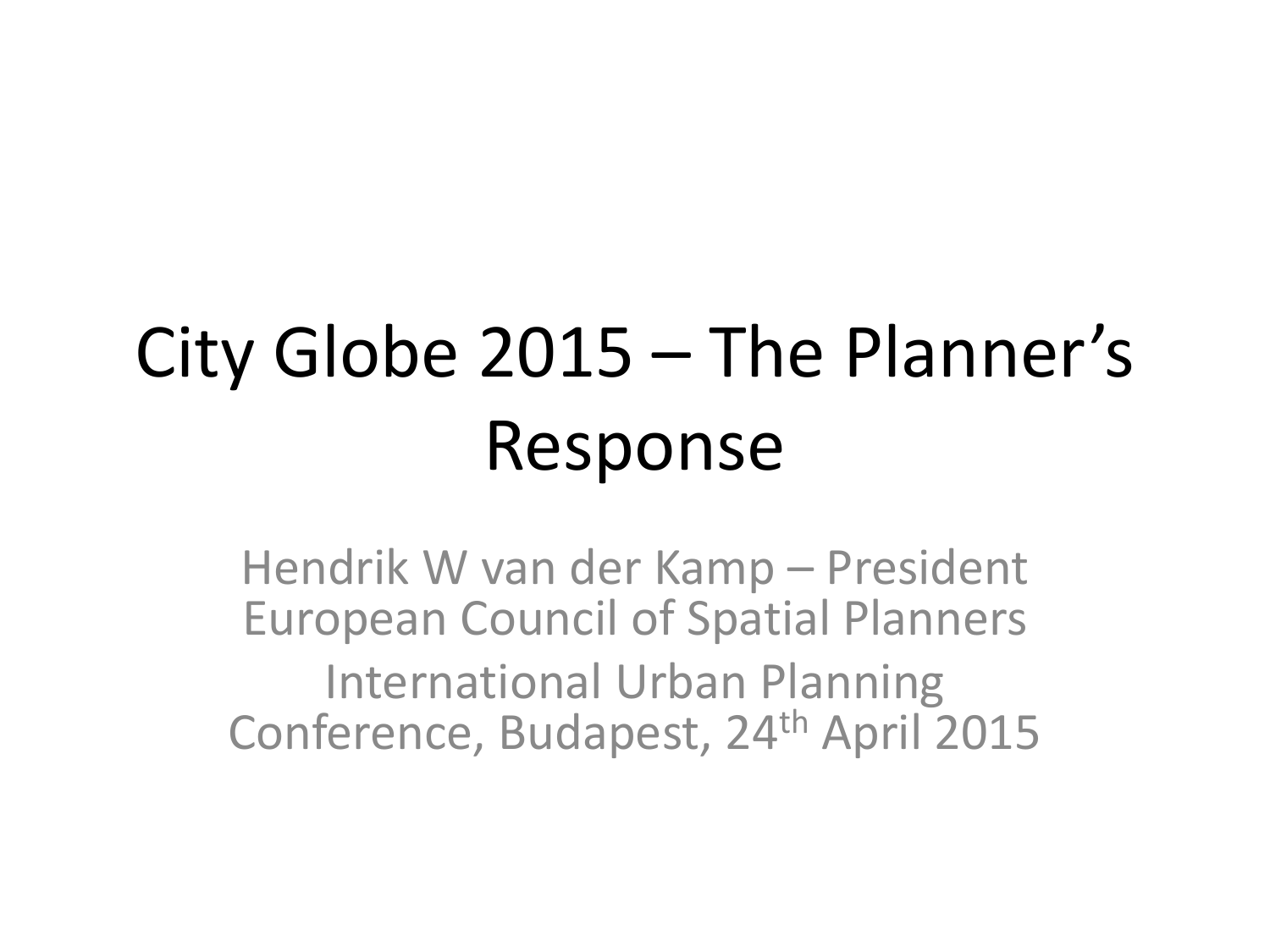### Presentation

- The trends facing the city
- How spatial planning can help
- Four Examples
- The Role of ECTP-CEU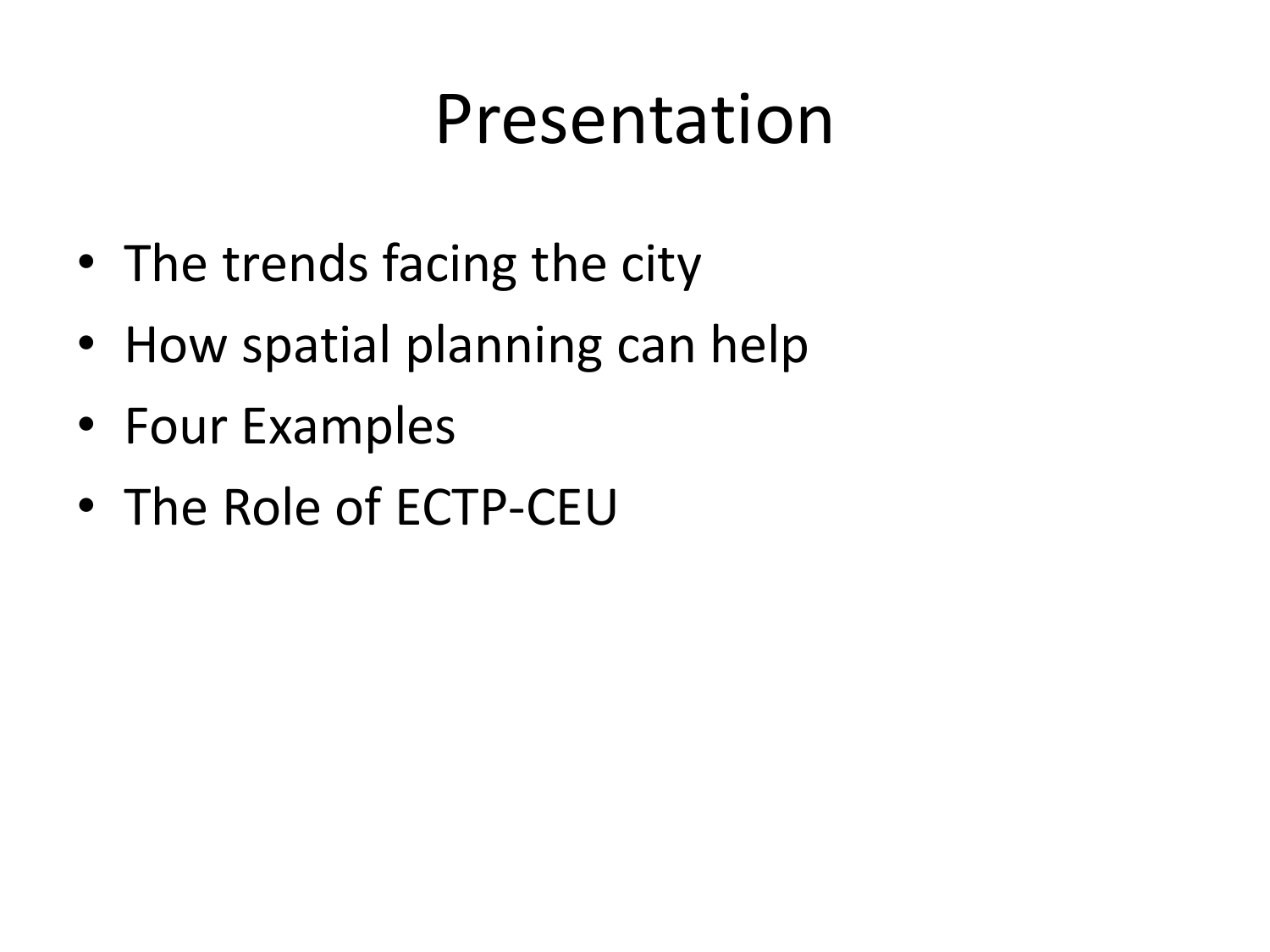# 1 - The Trends

- *Urbanisation* people live in urban areas
- *Scale* cities are becoming bigger
- *Concentration* population distribution less dispersed
- *Smart Cities*: embedded technology in buildings and infrastructure
- *New Transport Technologies*: higher efficiencies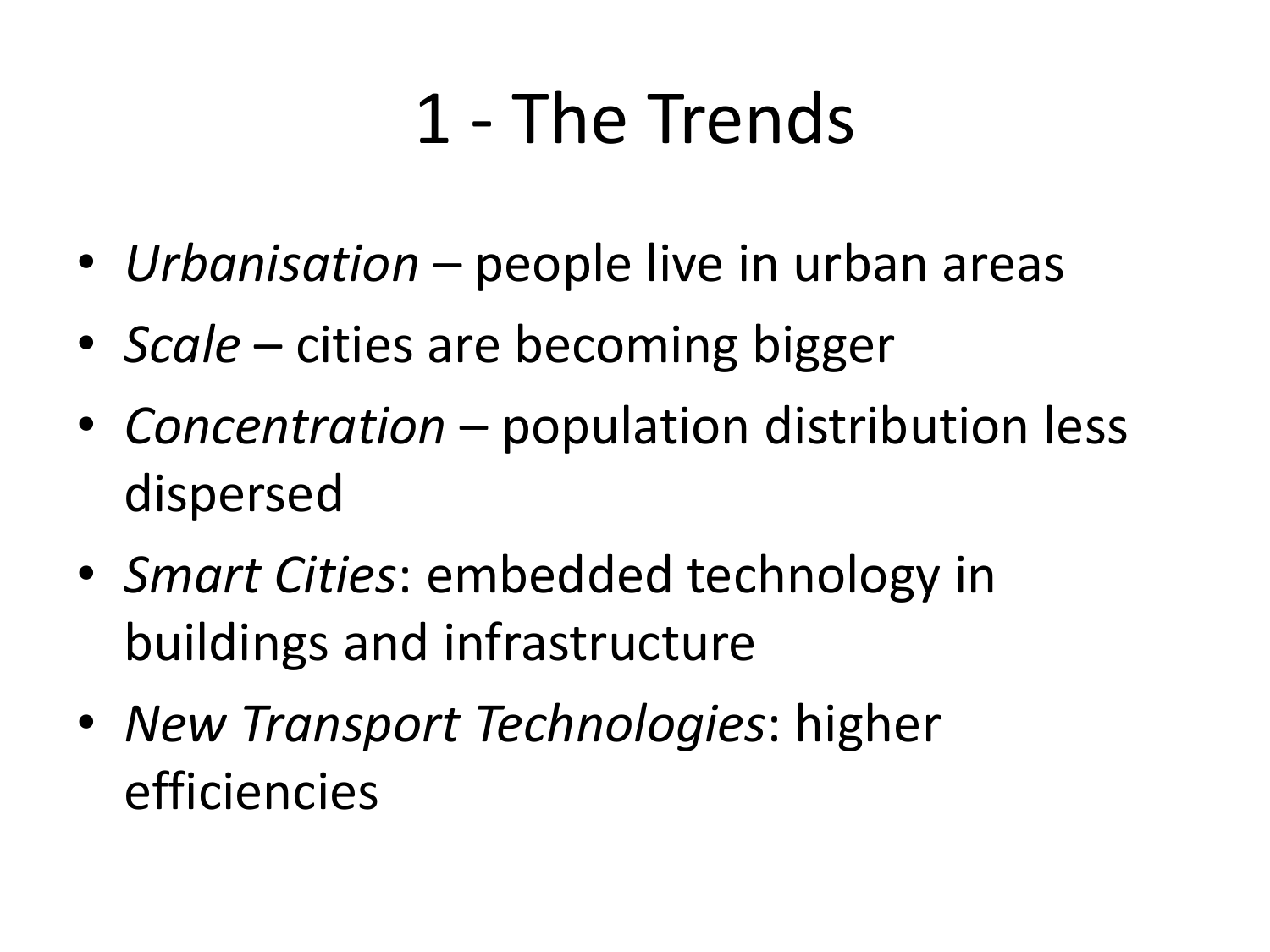# 1 - The Trends (cont'd)

- *Climate Change*: flood risk and storm damage
- *Participation*: demand for participative democracy
- *Image*: cities competing for business
- *Ageing*: reduced fertility and increased life expectancy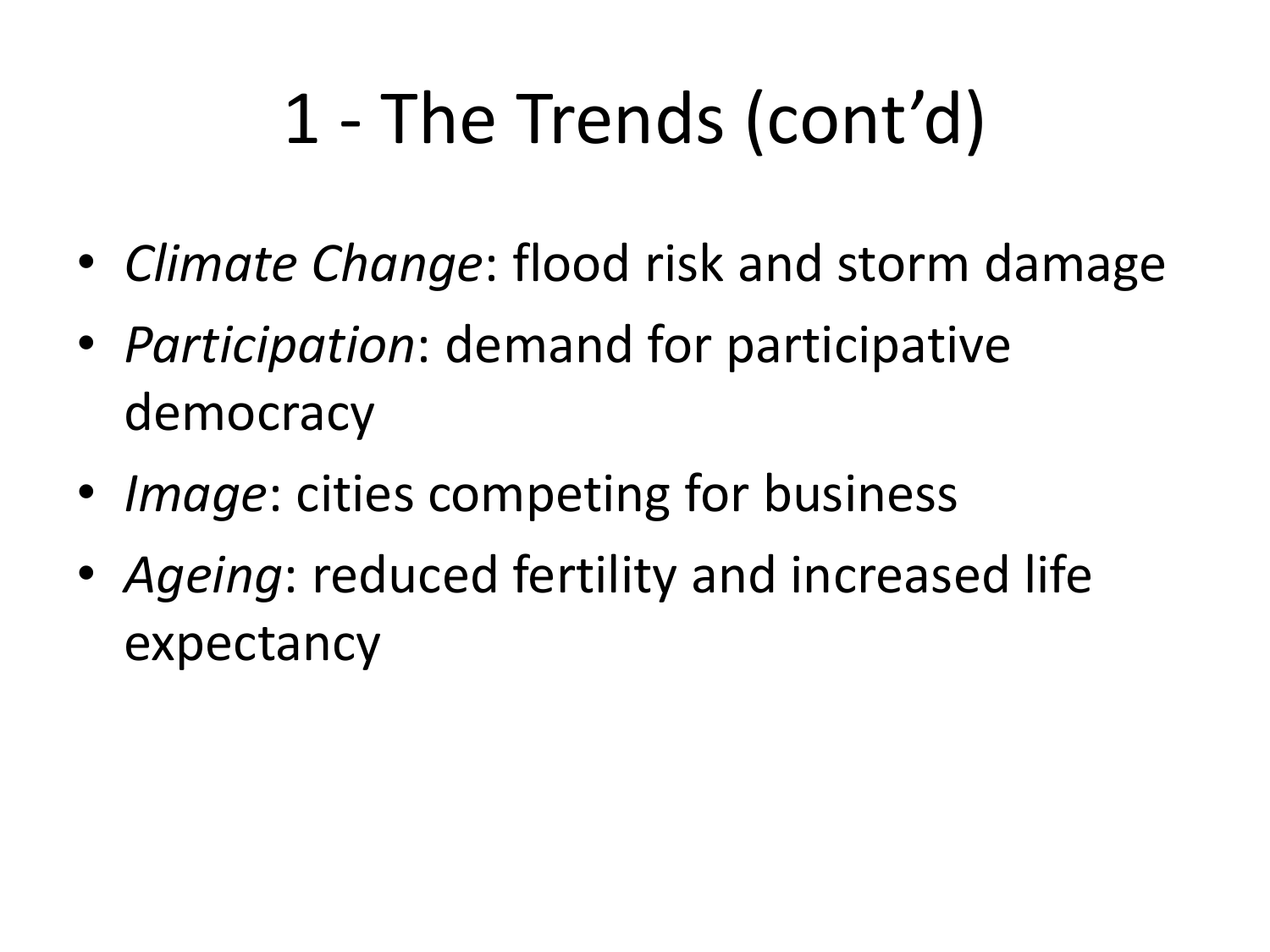# 2 –How spatial planning can help

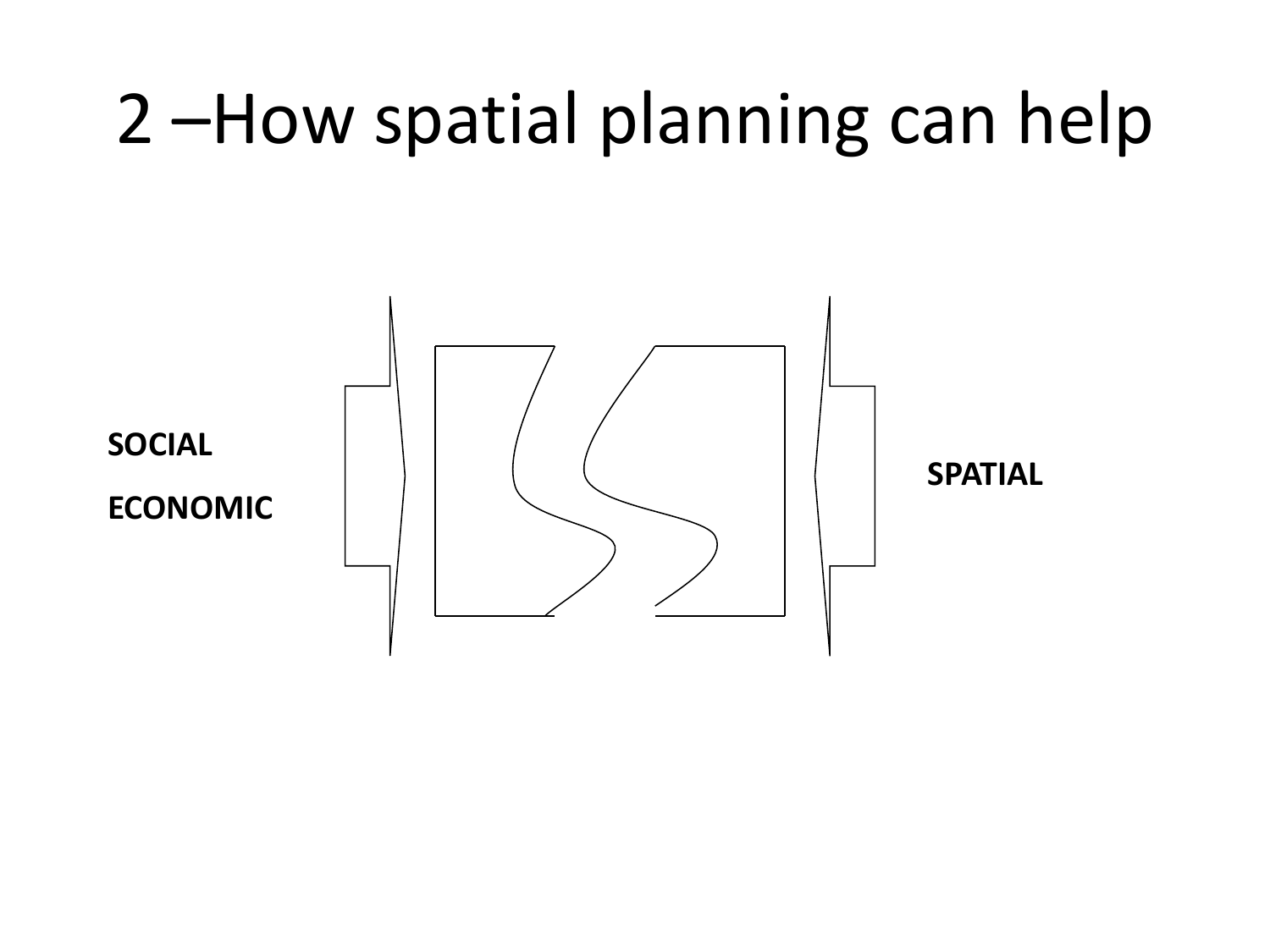### 2 – How spatial planning can help (cont'd)

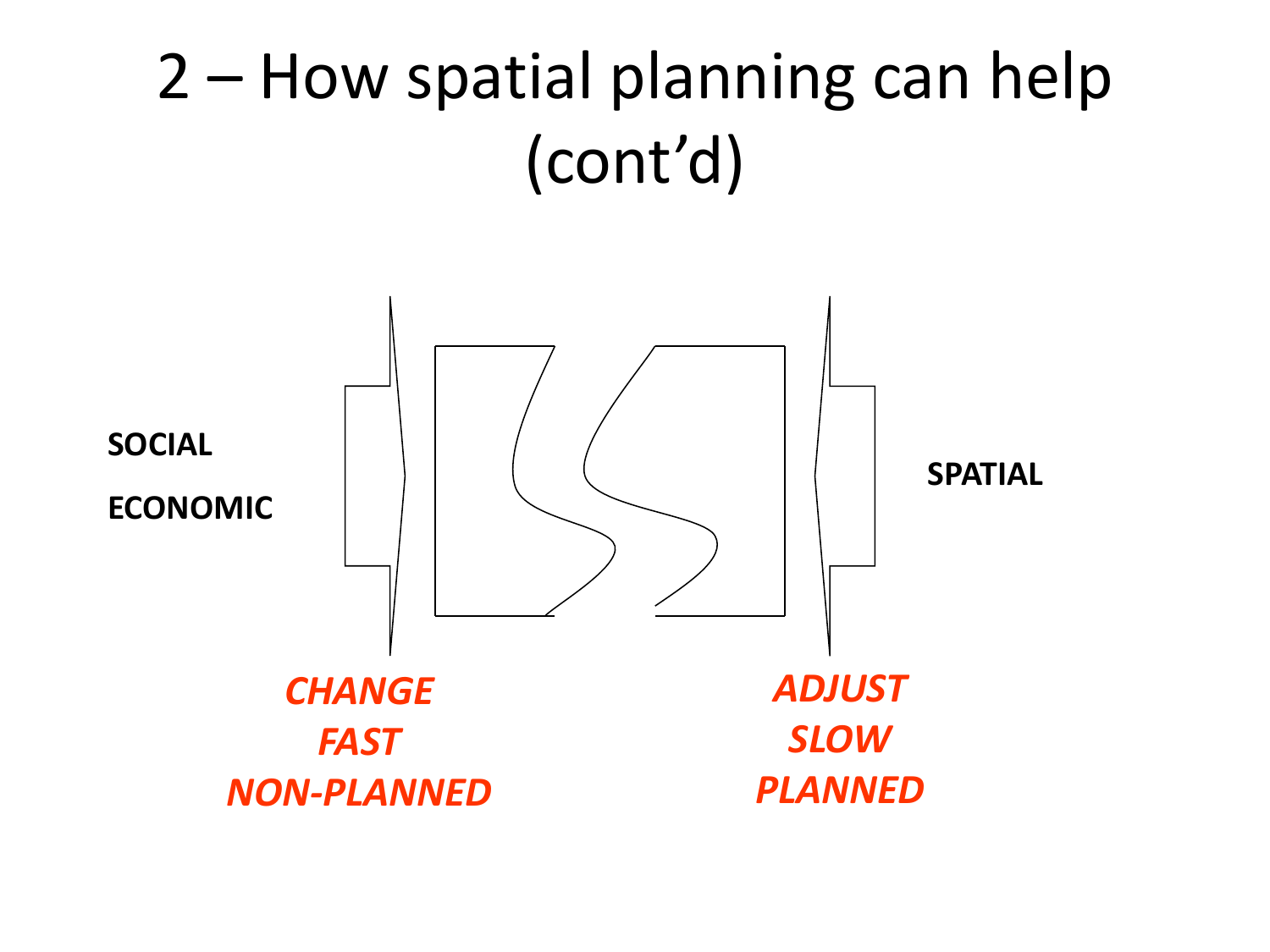

Figure 4.1: Aspects of Planning Practice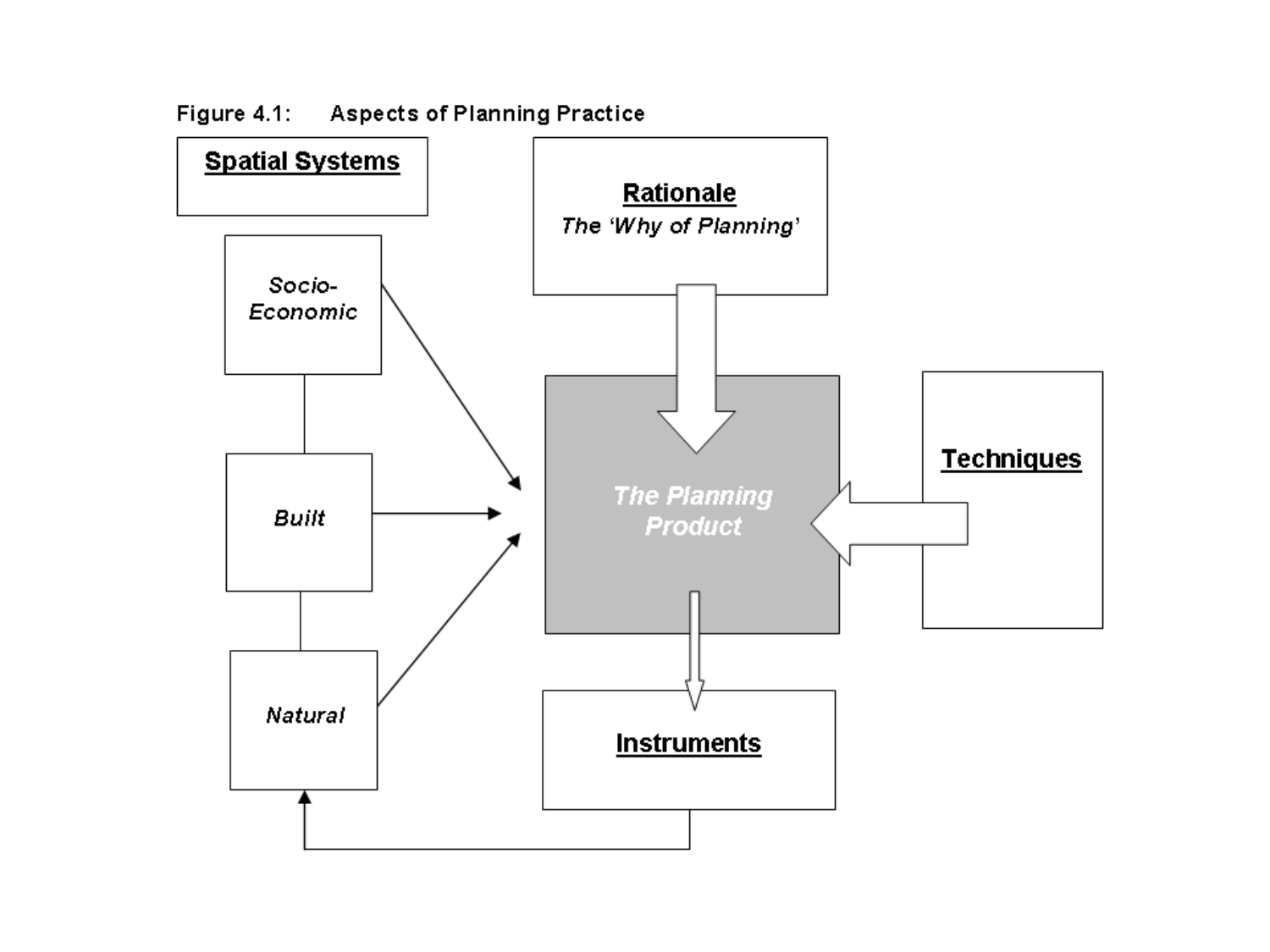# 3 – Four Examples

- From external to internal: urban metabolism
- From separation to synergy: mixing land use
- From consumption to production: the energy neutral city
- From demand to supply thinking: a different theory of planning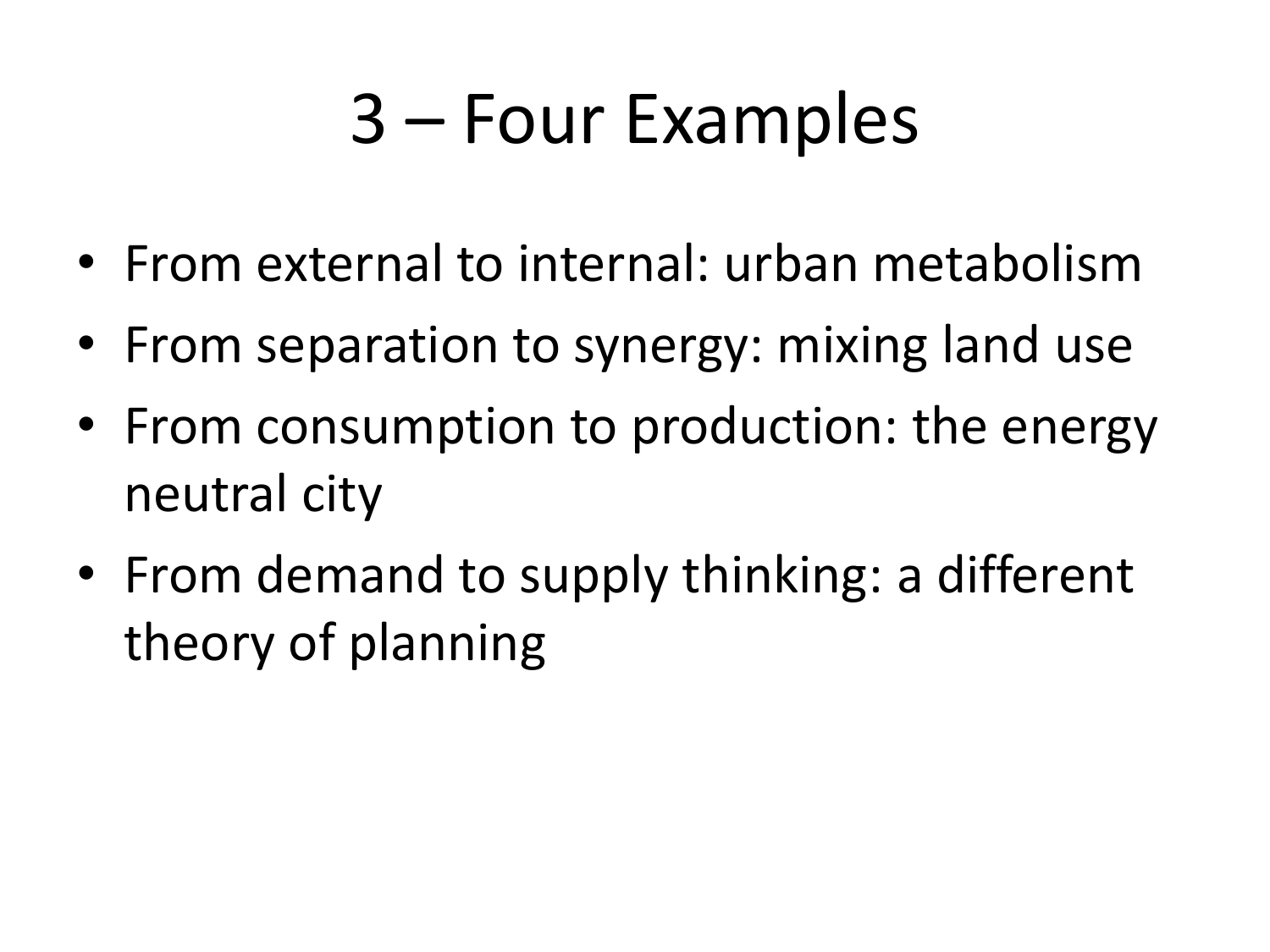# 3.1 - From External to Internal

- Theme: improving the urban metabolism of the city through increased recycling of resources and waste products
- Example: industrial symbiosis
- Planner's contribution: systems thinking, creative solutions, integration.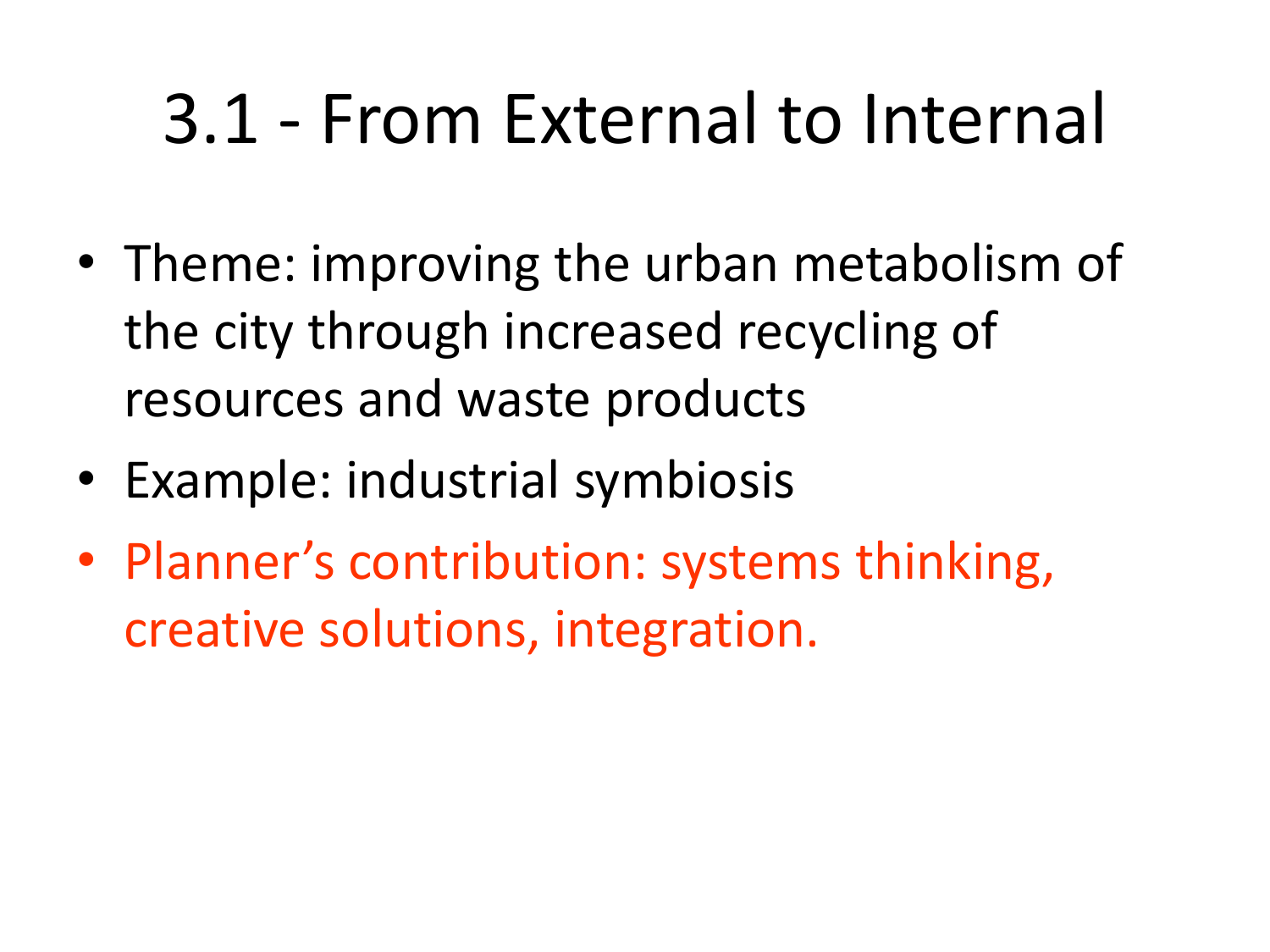# 3.2 - From Separation to Synergy

- Theme: increased mixing of residential and industry as a result of improved environmental standards
- Example: airport exclusion of night flights can allow new residential development near the airport
- Planner's contribution: using spatial clustering, use environmental mitigation measures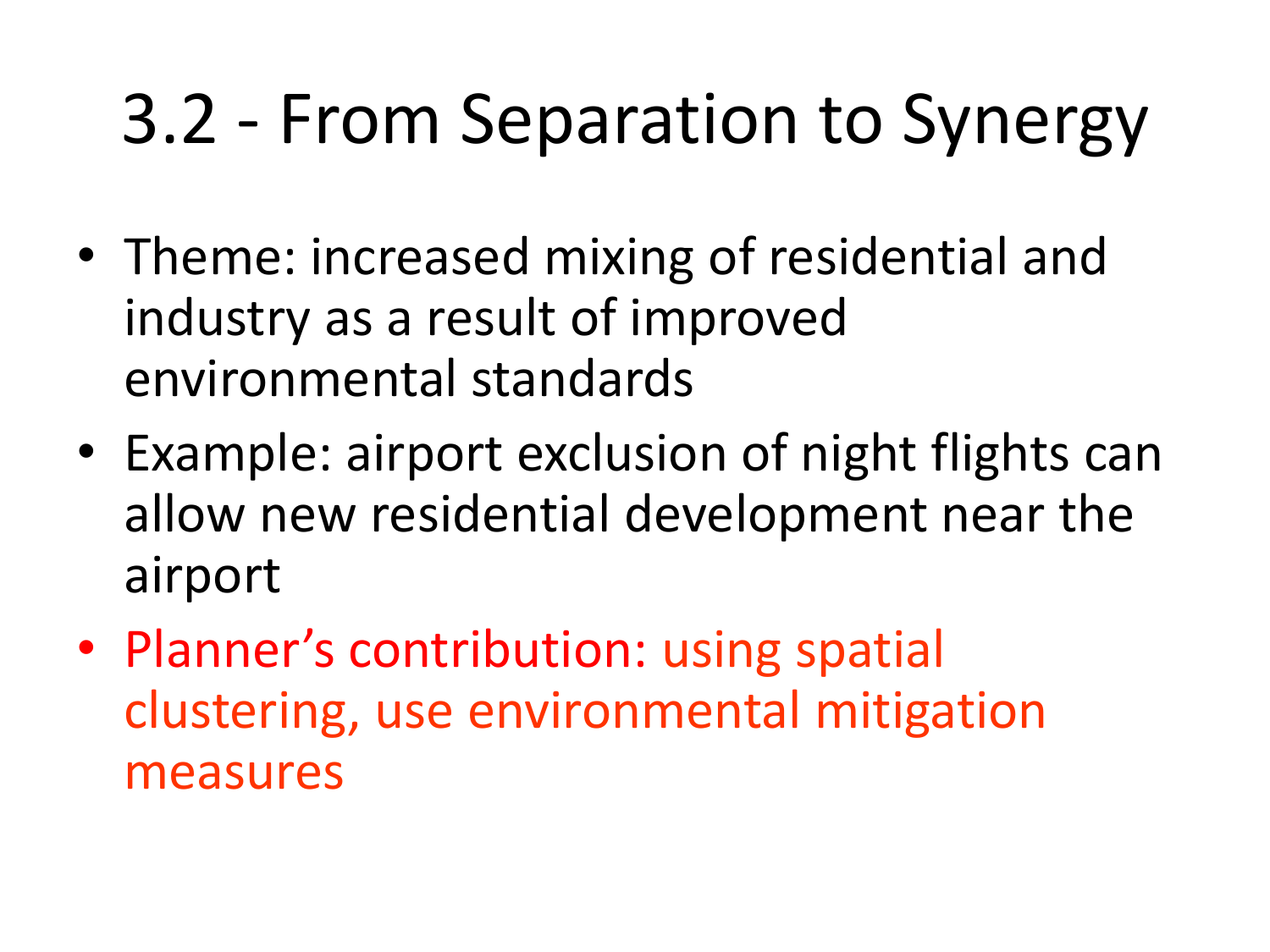#### 3.3 - From Consumption to Production

- Theme: cities can produce resources incl. energy
- Examples: urban farming, urban heritage based tourism, energy producing buildings
- Planner can respond to innovation, use new technologies and provide policy context for dispersed innovation initiatives.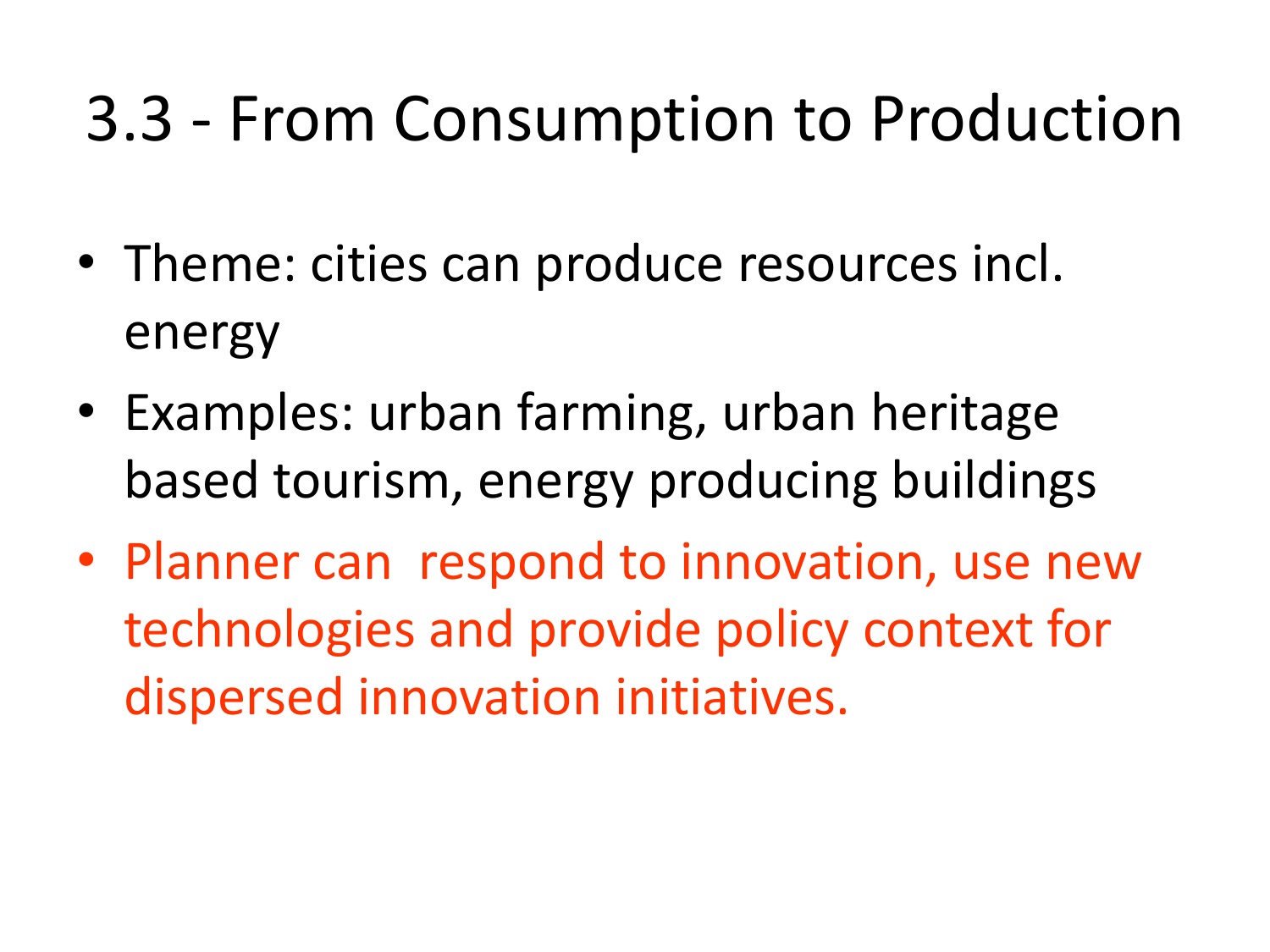# 3.4 - From Demand to Supply

- Theme: planning approaches based on the carrying capacity concept of the local environment.
- Example: identify spatial limits of urban footprint and allow city to develop within that, use backcasting techniques
- Example: use sustainability indicators (e.g. air quality standard) as measures of carrying capacity
- Planners can develop new paradigm of 'supply based planning'.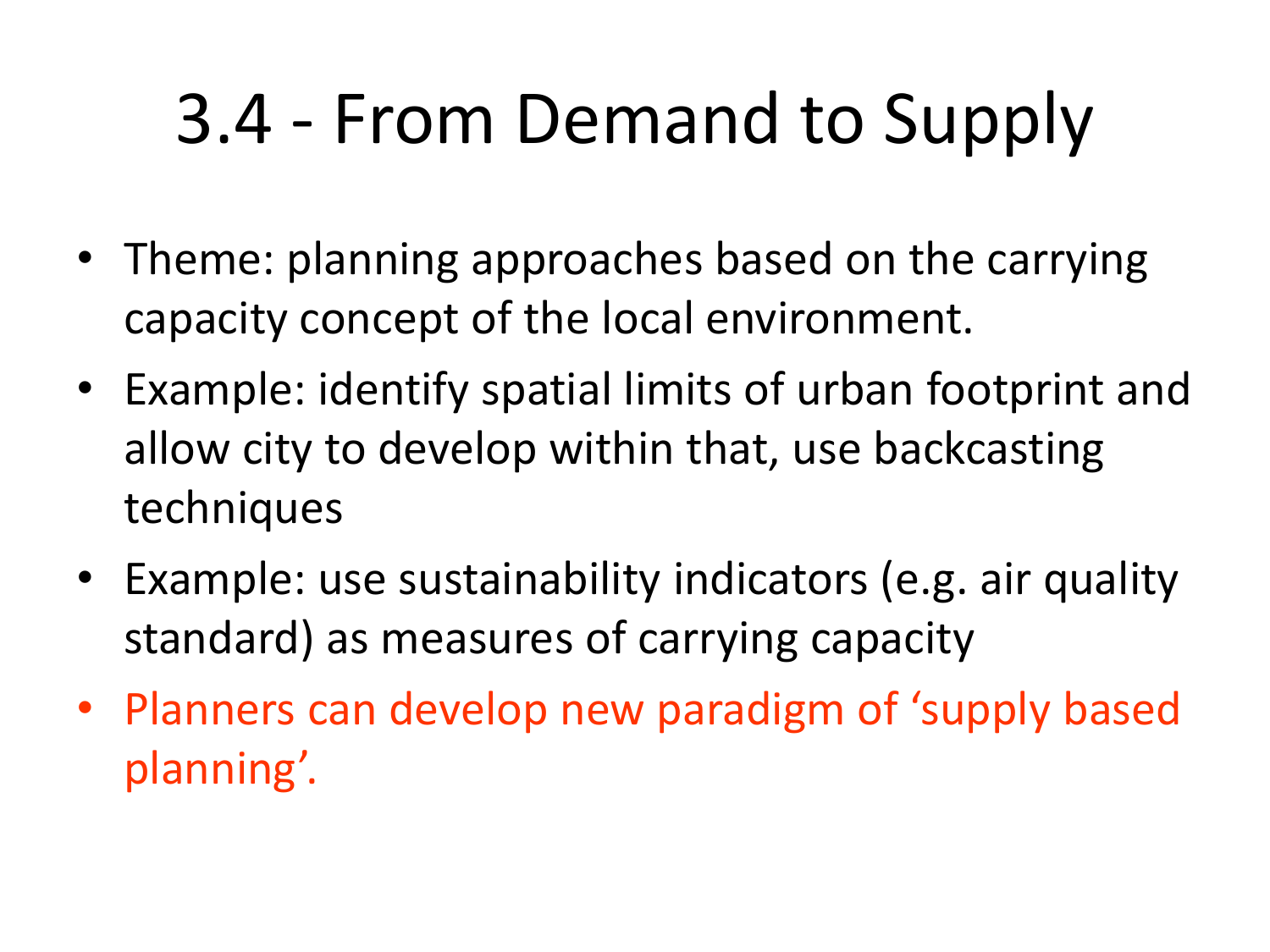## 4 - ECTP-CEU

- [WWW.ECTP-CEU.EU](http://www.ectp-ceu.eu/)
- Umbrella body of 27 professional town planning associations
- Promotes standards of education and conduct for the planning profession
- Engages in dialogue with European agencies
- Identifies and rewards examples of good planning all over Europe
- The Charter of European Planning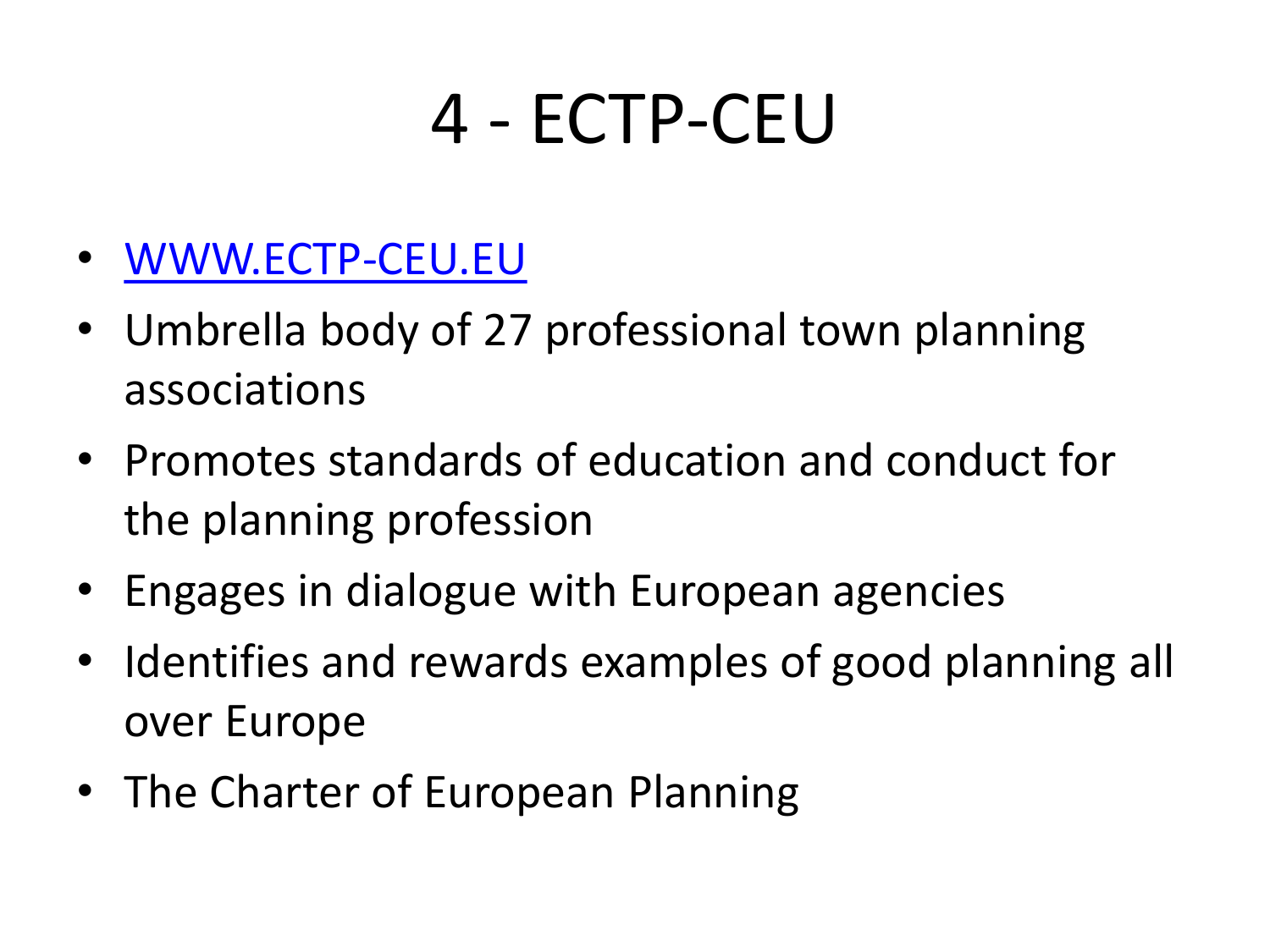### European Urban and Regional Planning Awards

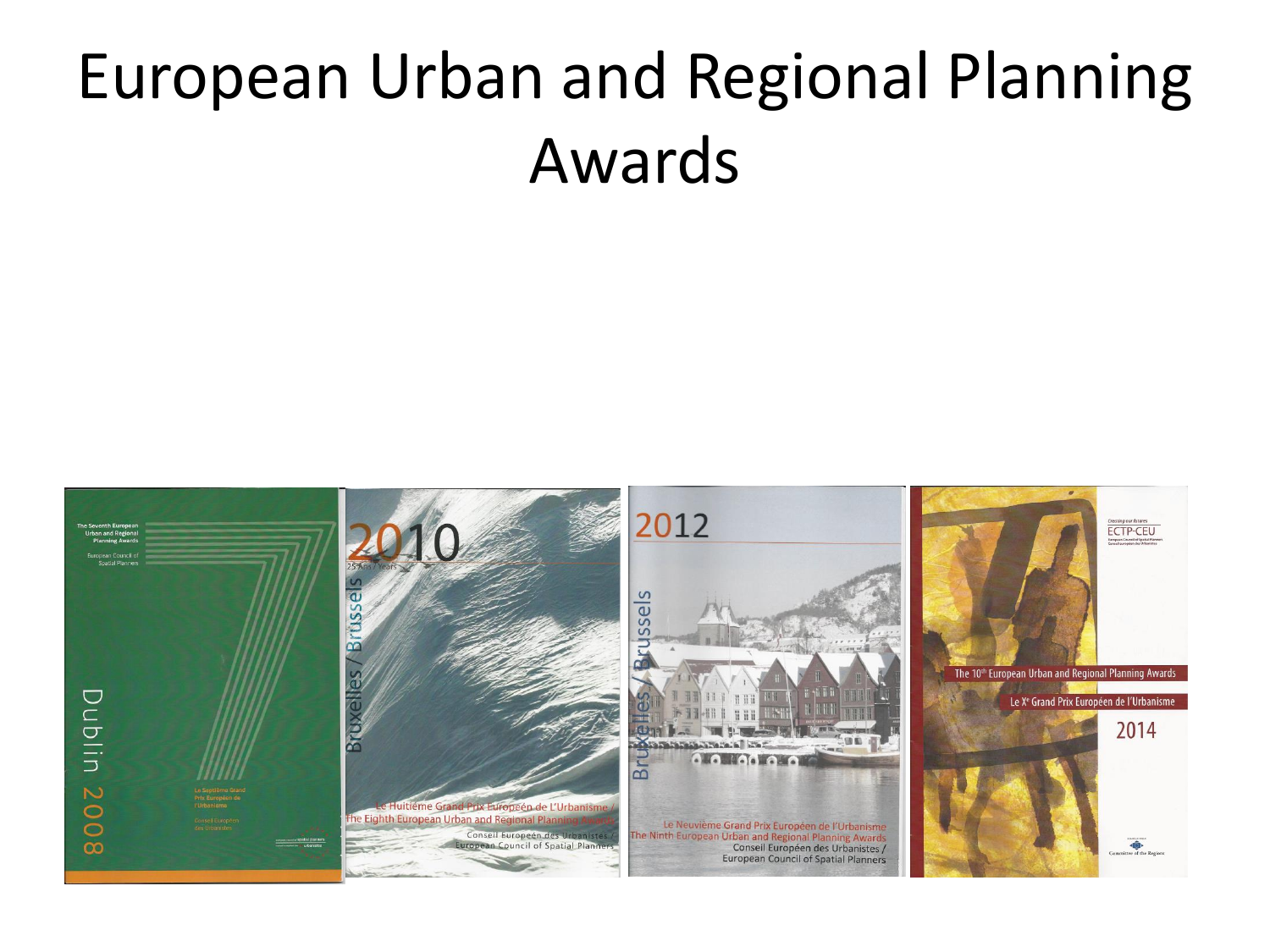## General Assemblies

- Twice a year
- Associations host meetings
- Delegates represent associations
- New format: conference and meeting
- However, diversity of member associations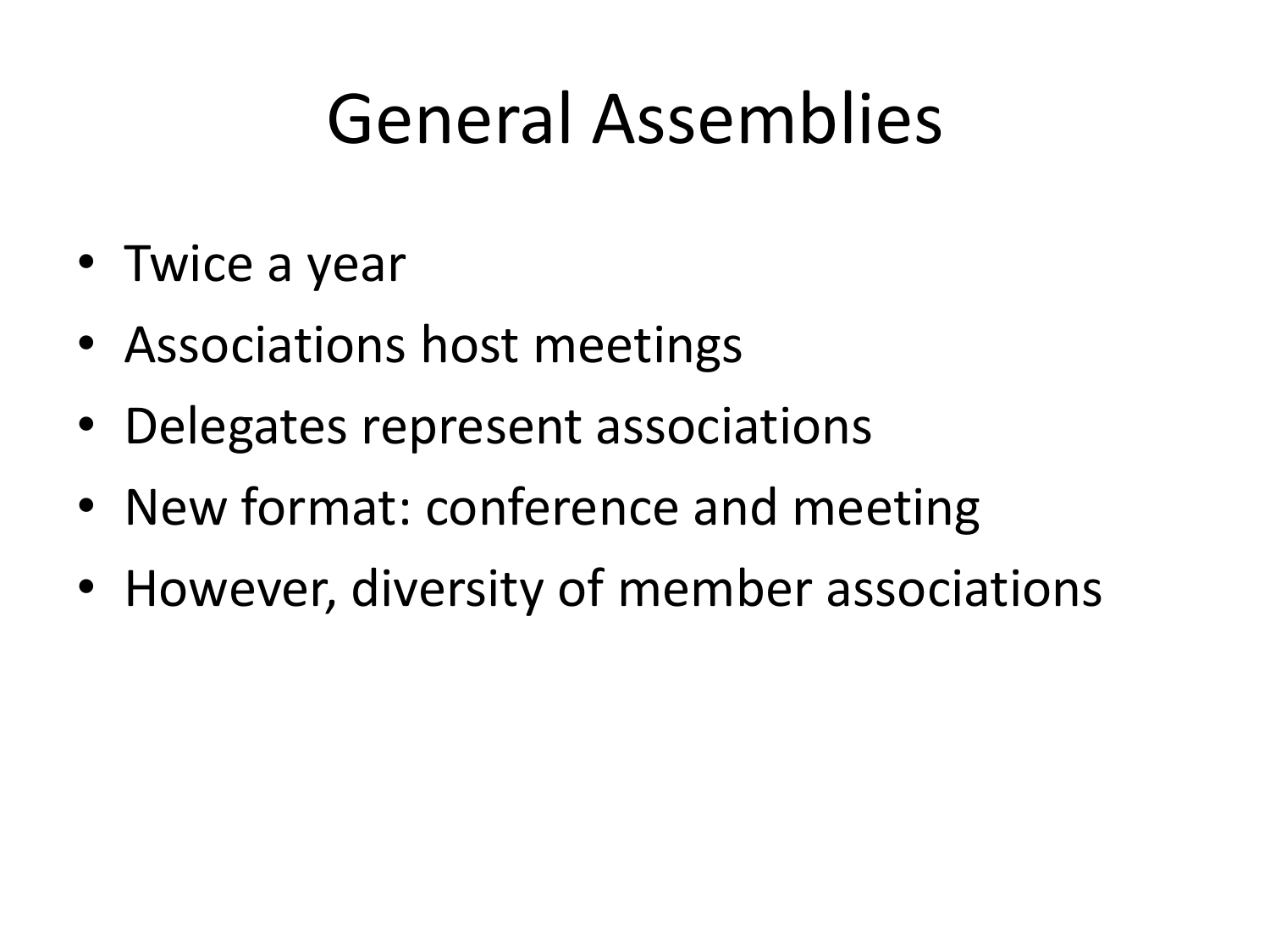## Biennials of Town Planning and Town Planners

- Best practice exchange
- Since last year ECTP-CEU activity
- Next Biennial in Dublin

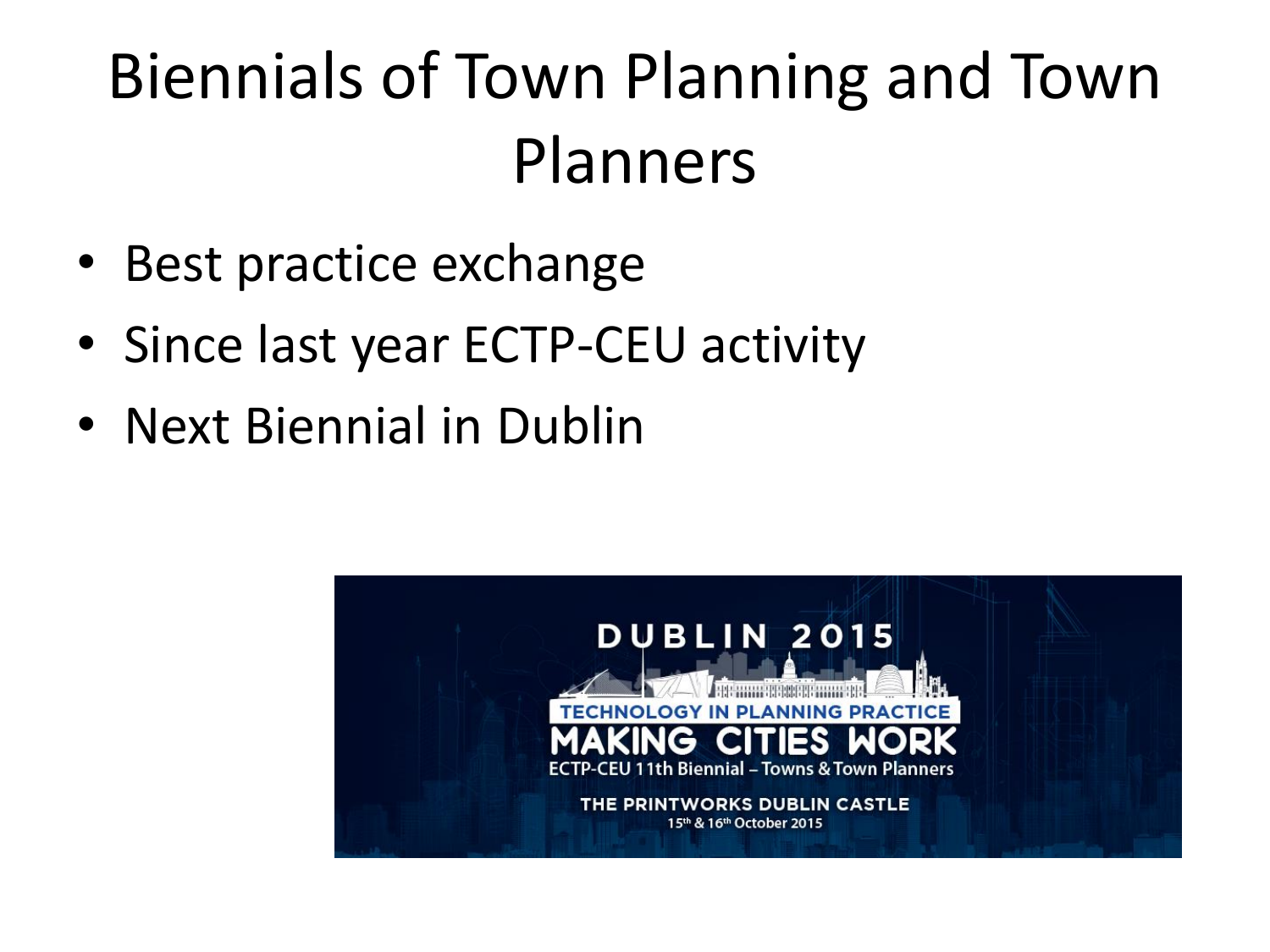## The European Planning Profession - Conclusions

- Trends pose a challenge for cities
- Spatial Planning needs to respond
- Four examples of responses
- ECTP-CEU can provide platform for best practice exchange